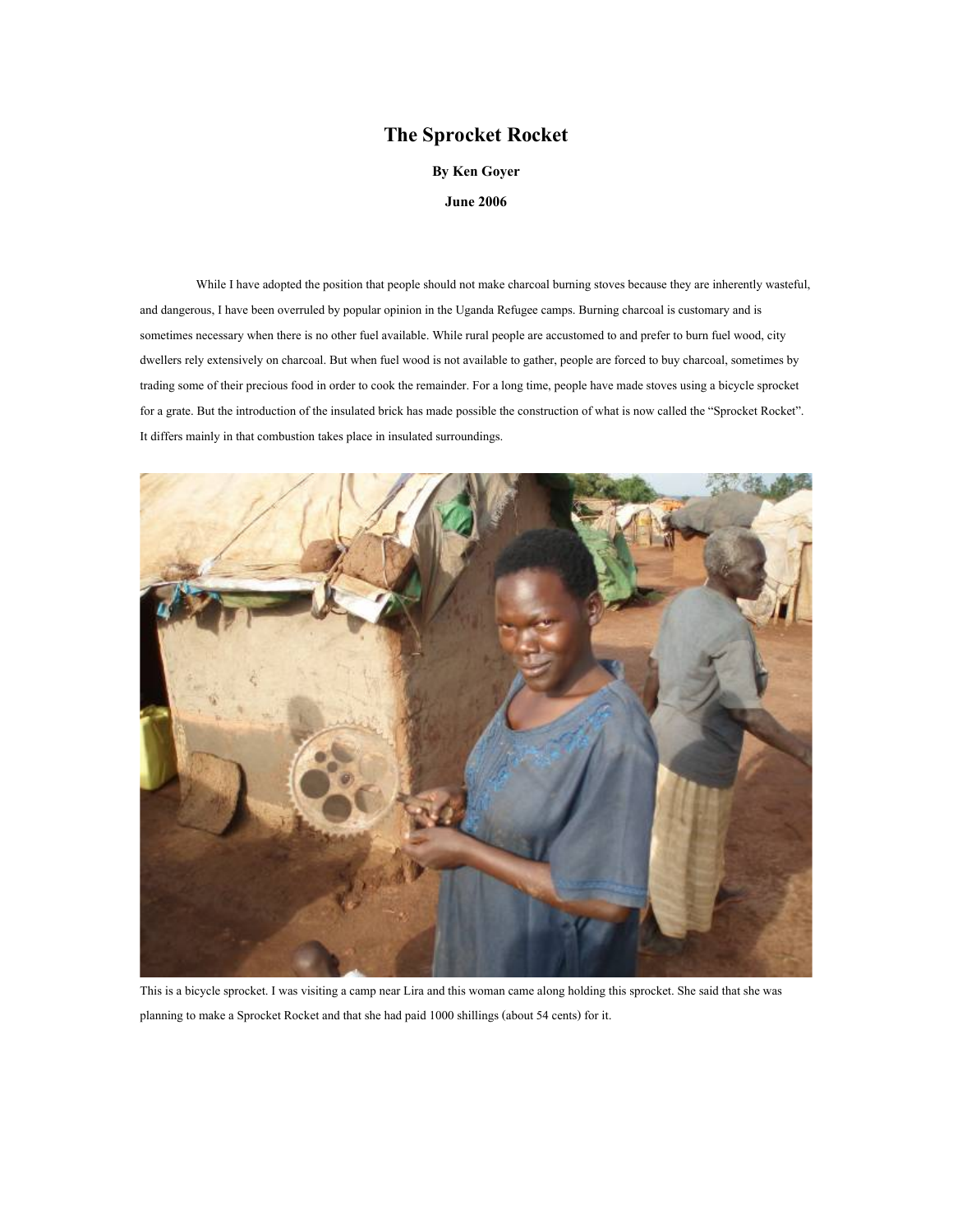

The mass production of insulated bricks for SixBricks Rocket Stoves means that there are many broken bricks. Everyone wants these broken bricks. I was slow to catch on that they were using them to make the charcoal burning Sprocket Rockets.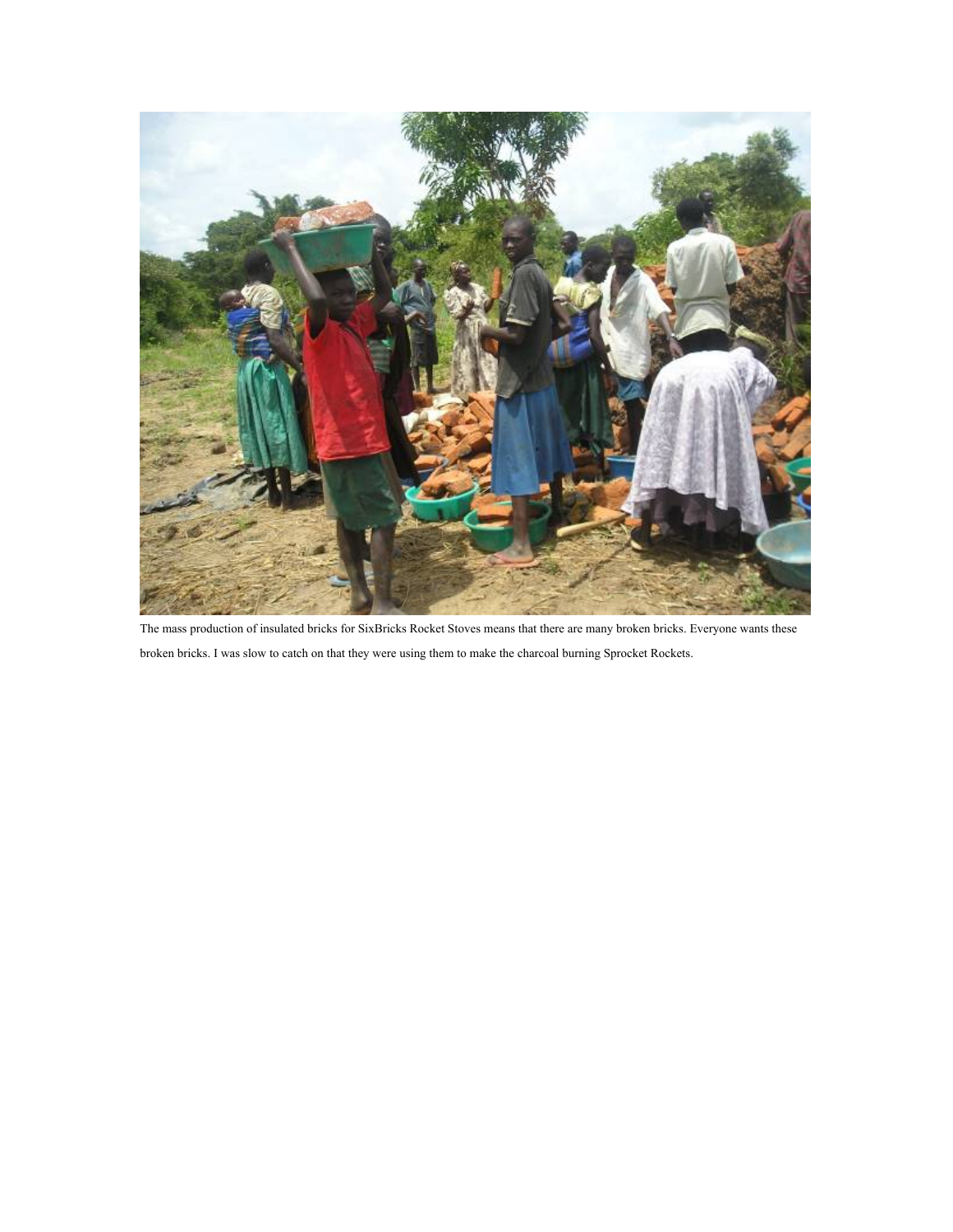

The Sprocket Rocket was the idea and creation of Mary, one of our stove promoters and teachers. Seated here on the right she is demonstrating how to wire together SixBricks.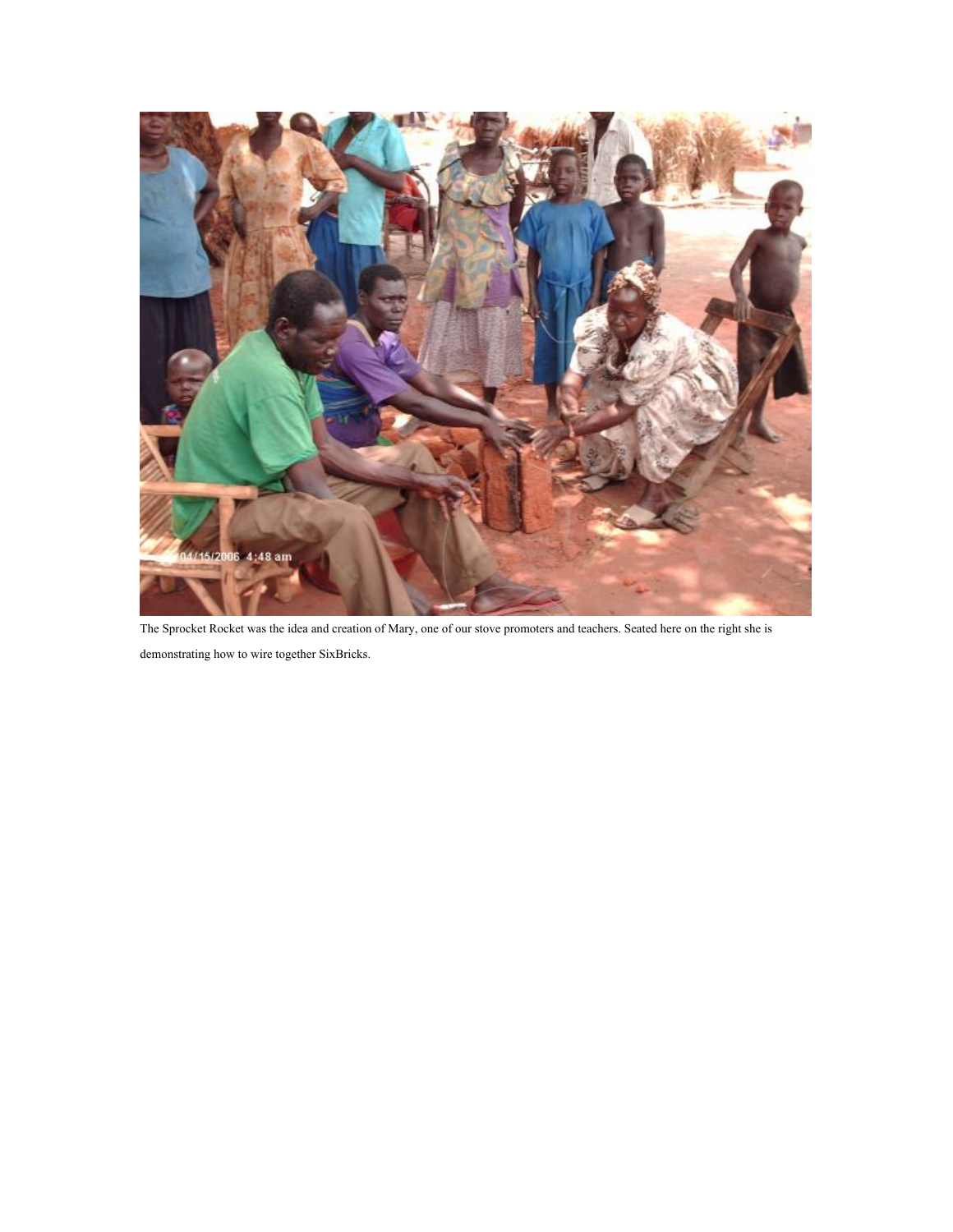

The half bricks are wired together in the same fashion. Some people use five half bricks for a bottom (leaving a hole for the door), they put their sprocket on next and then six more half bricks for a top.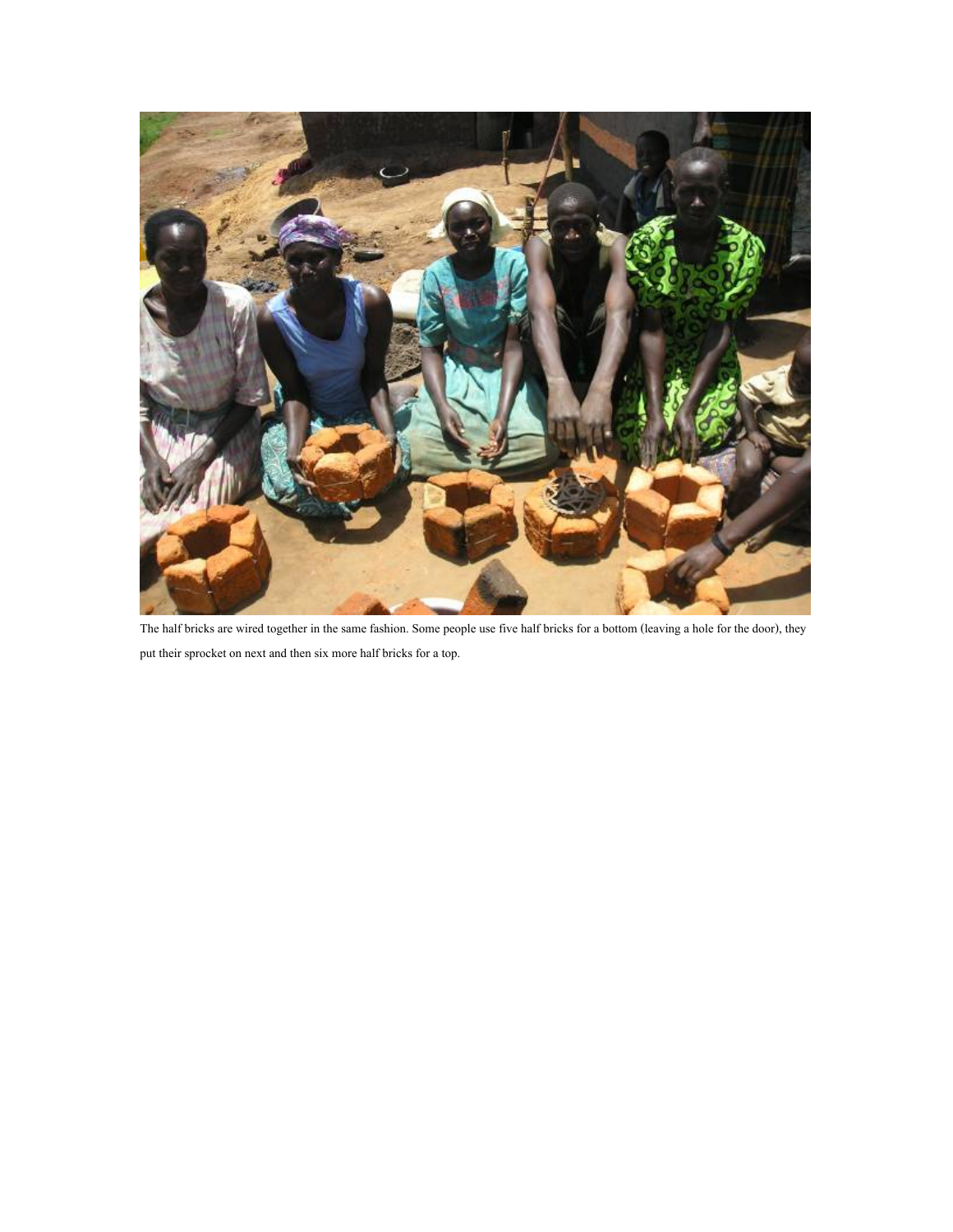

Some people use insulated bricks only for the top half.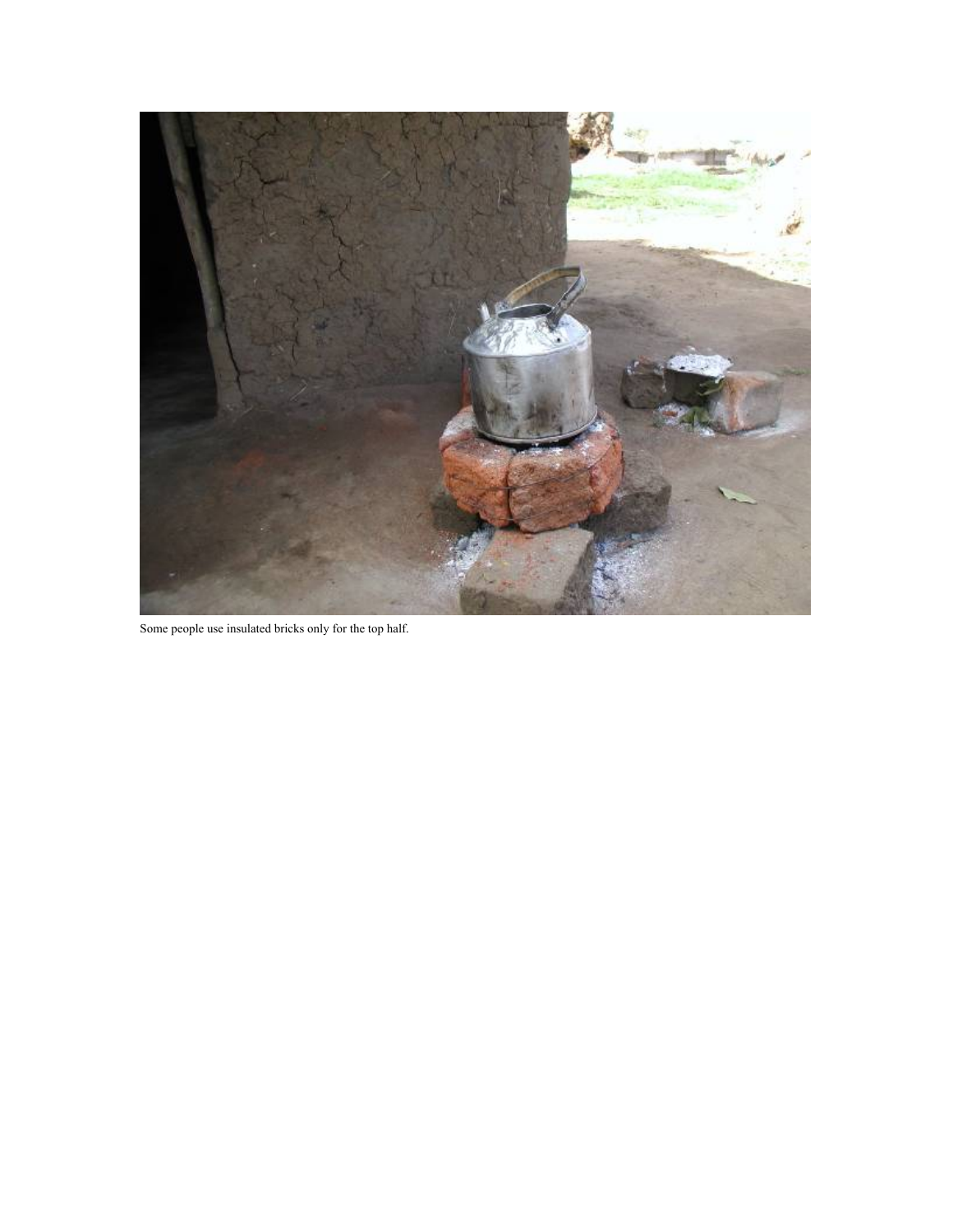

 Here is a top view showing the sprocket sitting on three stones with six insulated half bricks on top of the sprocket. I'm not sure what the tin can on the right is doing, if anything. Air can enter from the bottom on all sides. Charcoal is seen waiting to the right. If you can't buy a sprocket, you can improvise with metal bars, rods, or wire, etc.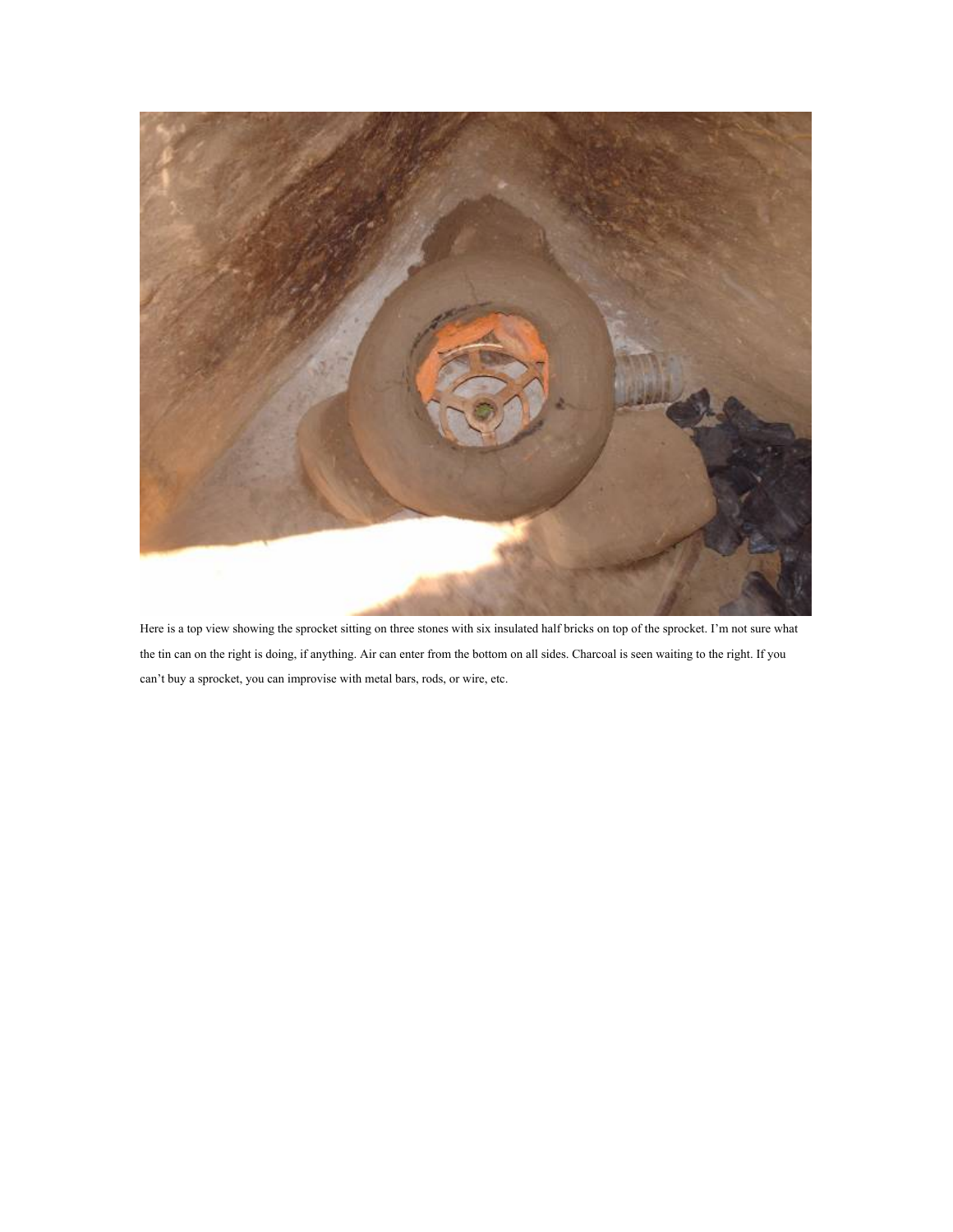

Charcoal burning in the Sprocket Rocket.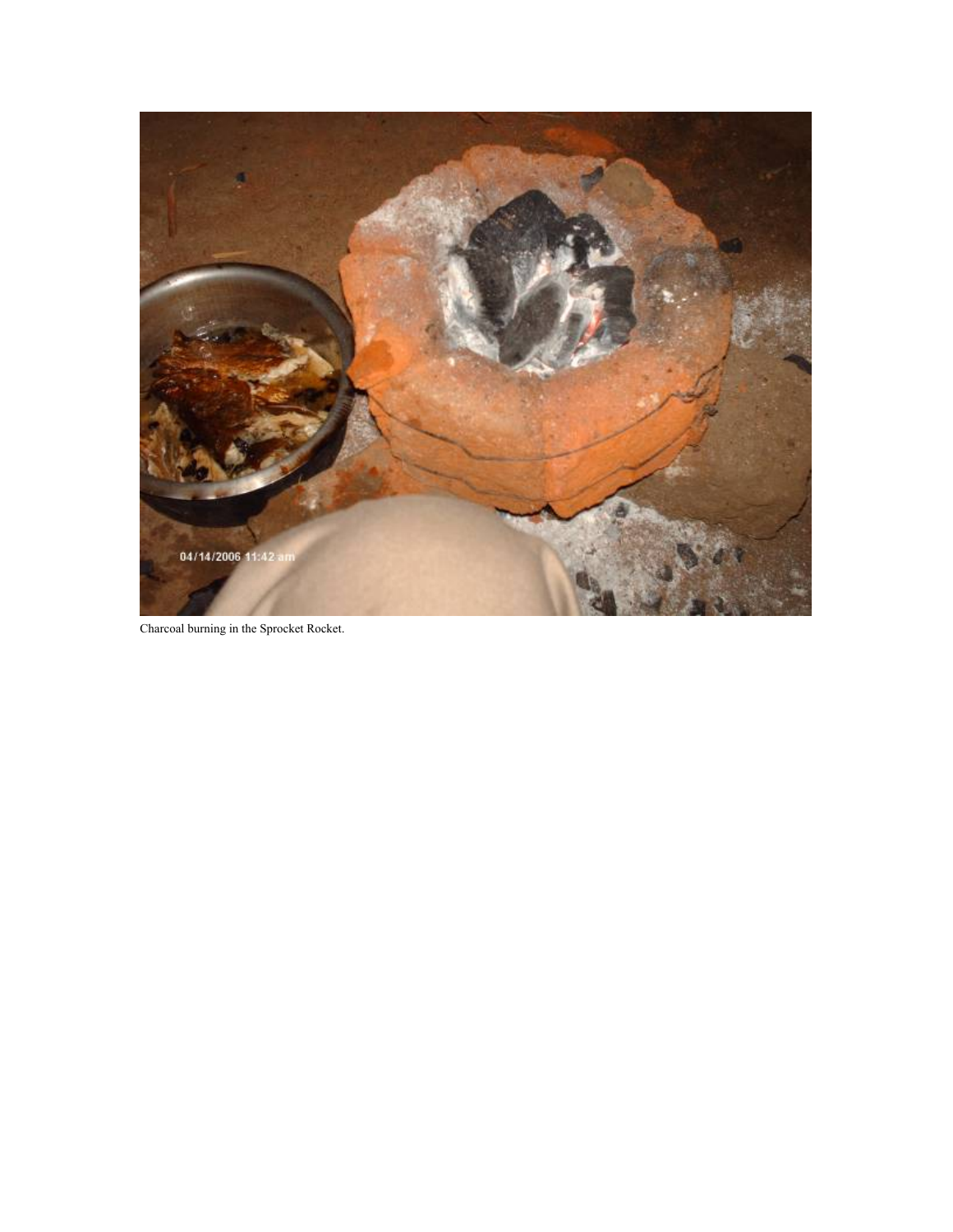

Like the SixBricks Rocket Stove, the owner can finish her stove any way she likes.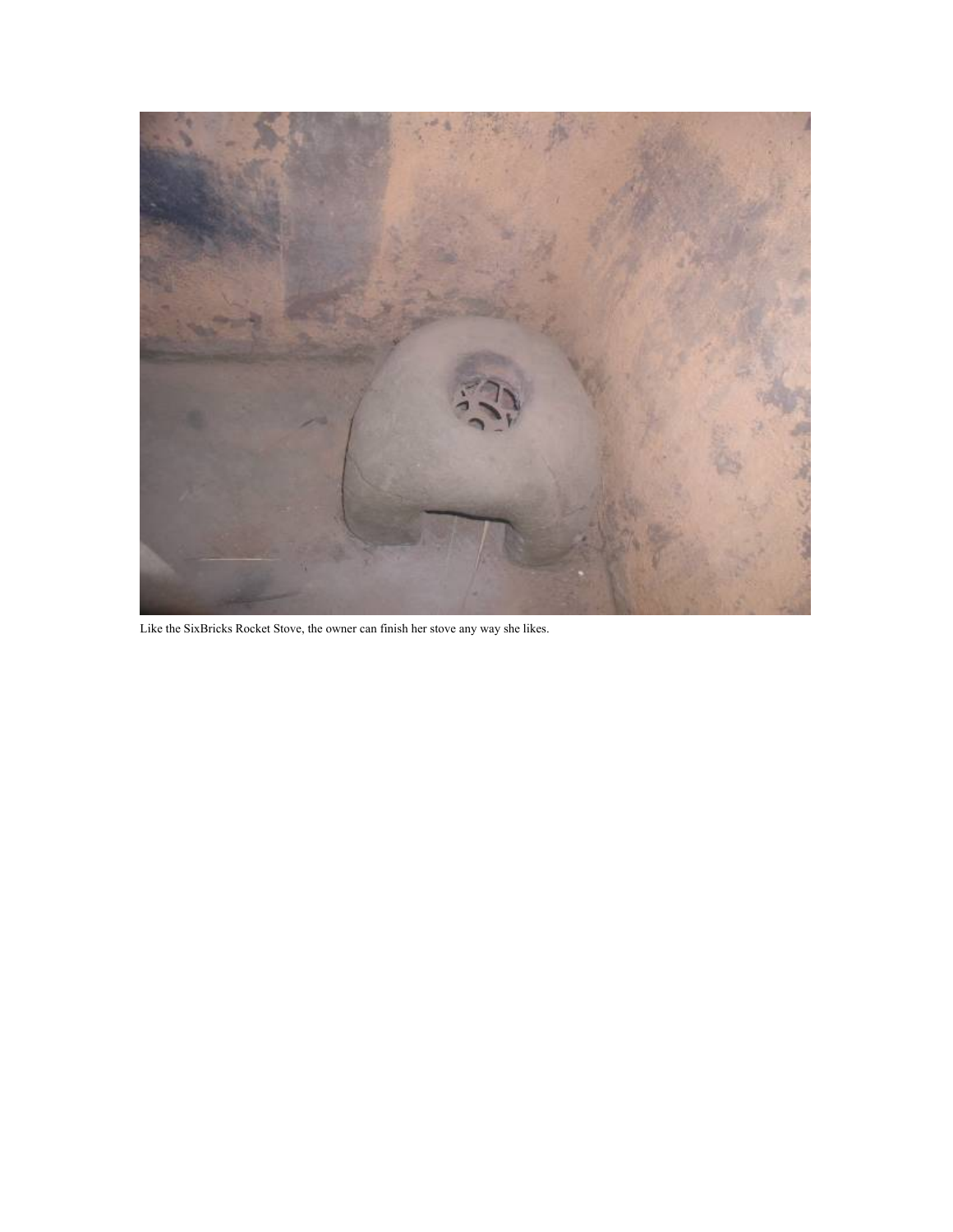

The talk is that the Sprocket Rocket uses one half as much charcoal to cook as the traditional charcoal fire.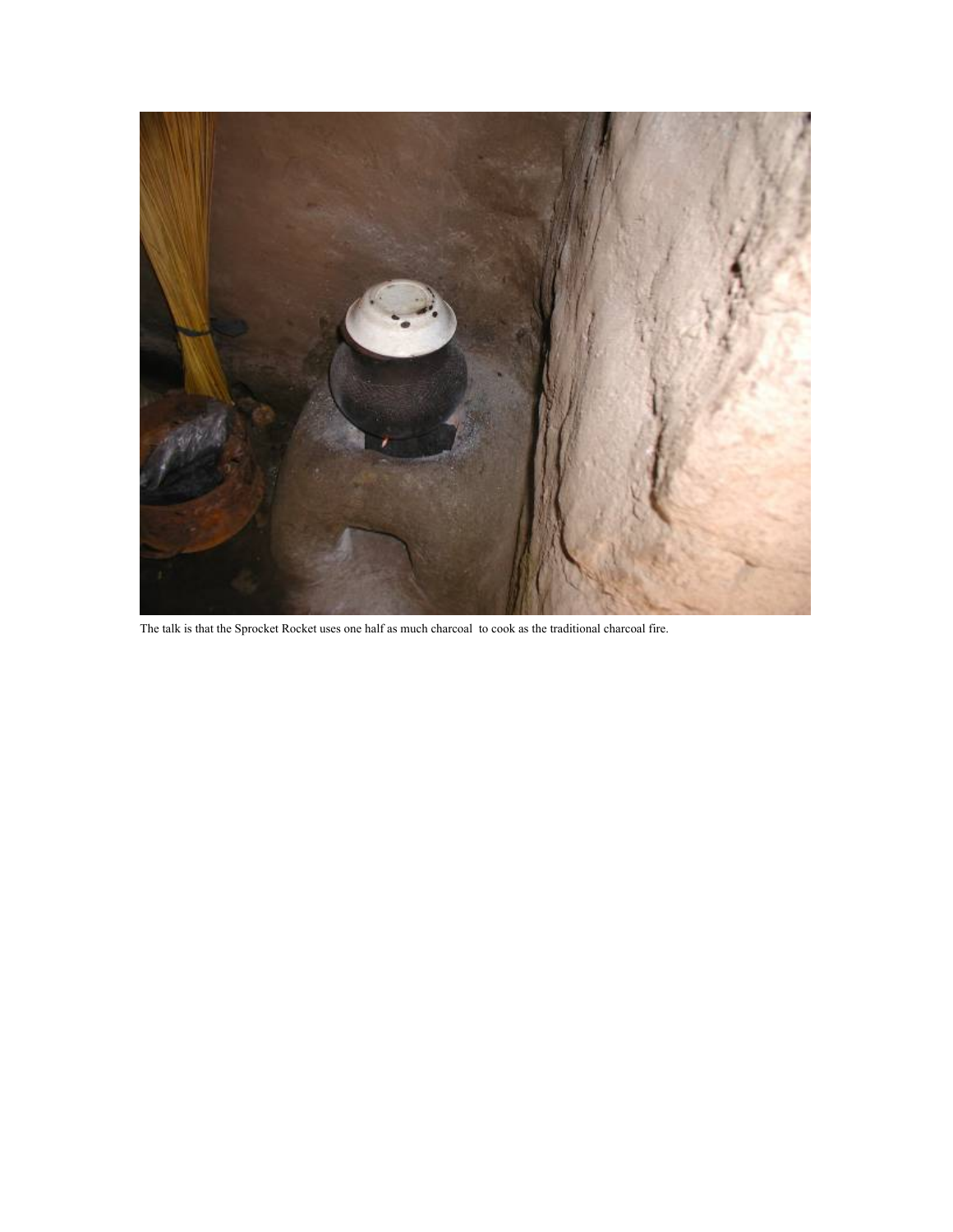

"The Sprocket Rocket is way more better than this stove!"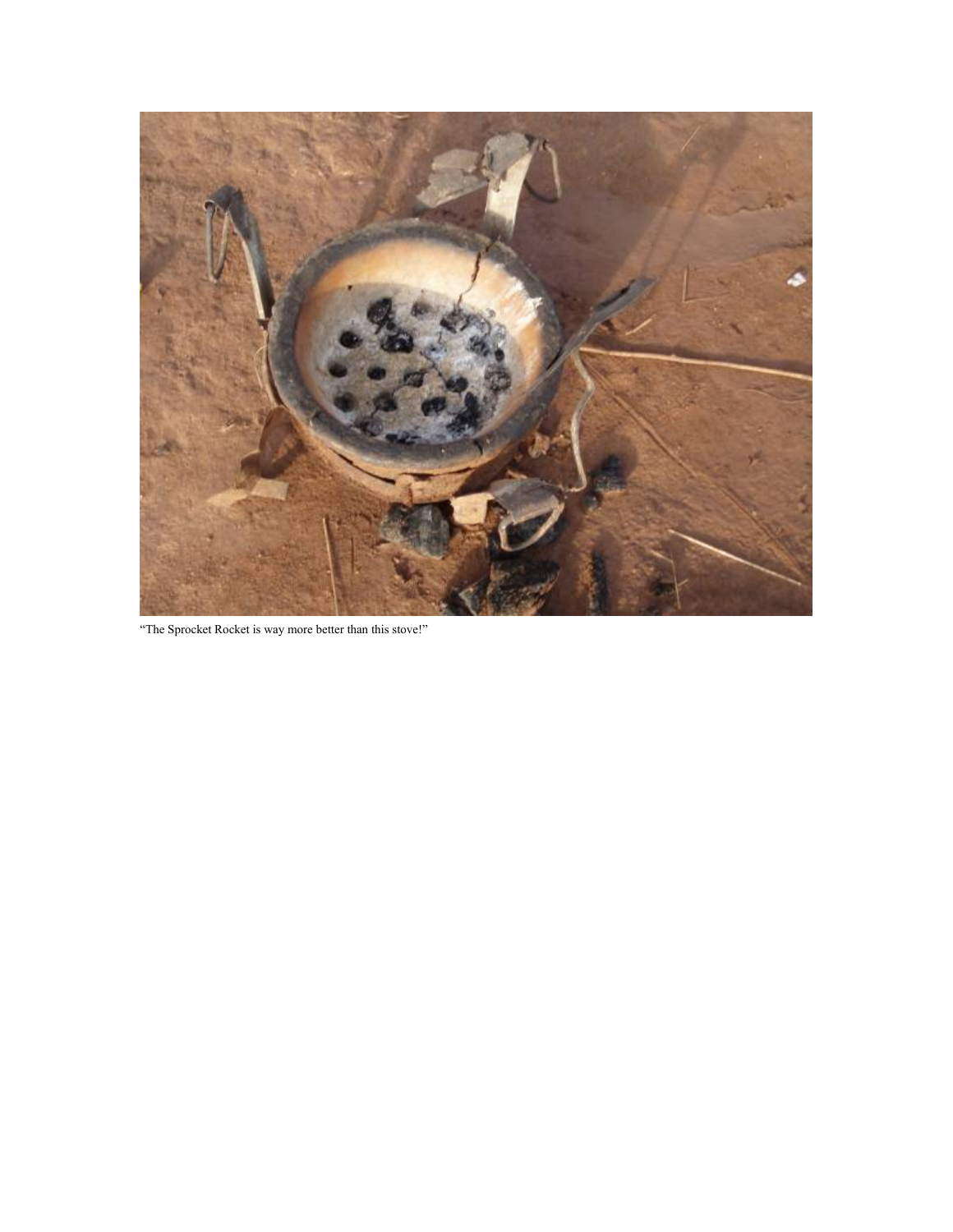

Charcoal is delivered all over Uganda in bags like this. They cost about 12,000 shillings each (About \$6.50). Pictured are our three original stove promoters, Francis, JK, and Mary. They have been responsible for making over 10,000 SixBricks Rocket Stoves (and untold numbers of Sprocket Rockets) in Lira refugee camps. Note the SixBricks Rocket stove between Francis and JK.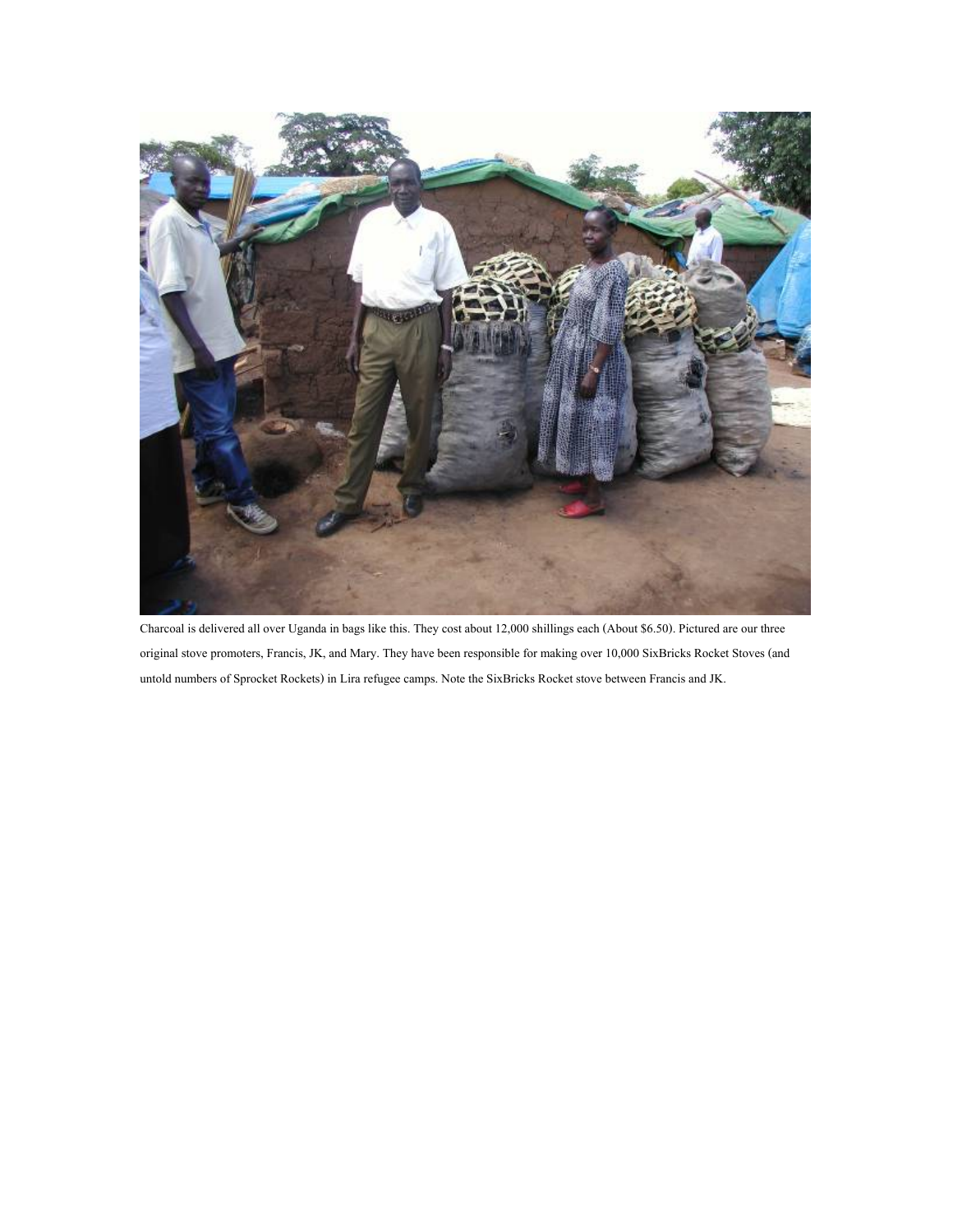

Large sacks of charcoal are broken down into small bags for "retail" sale.